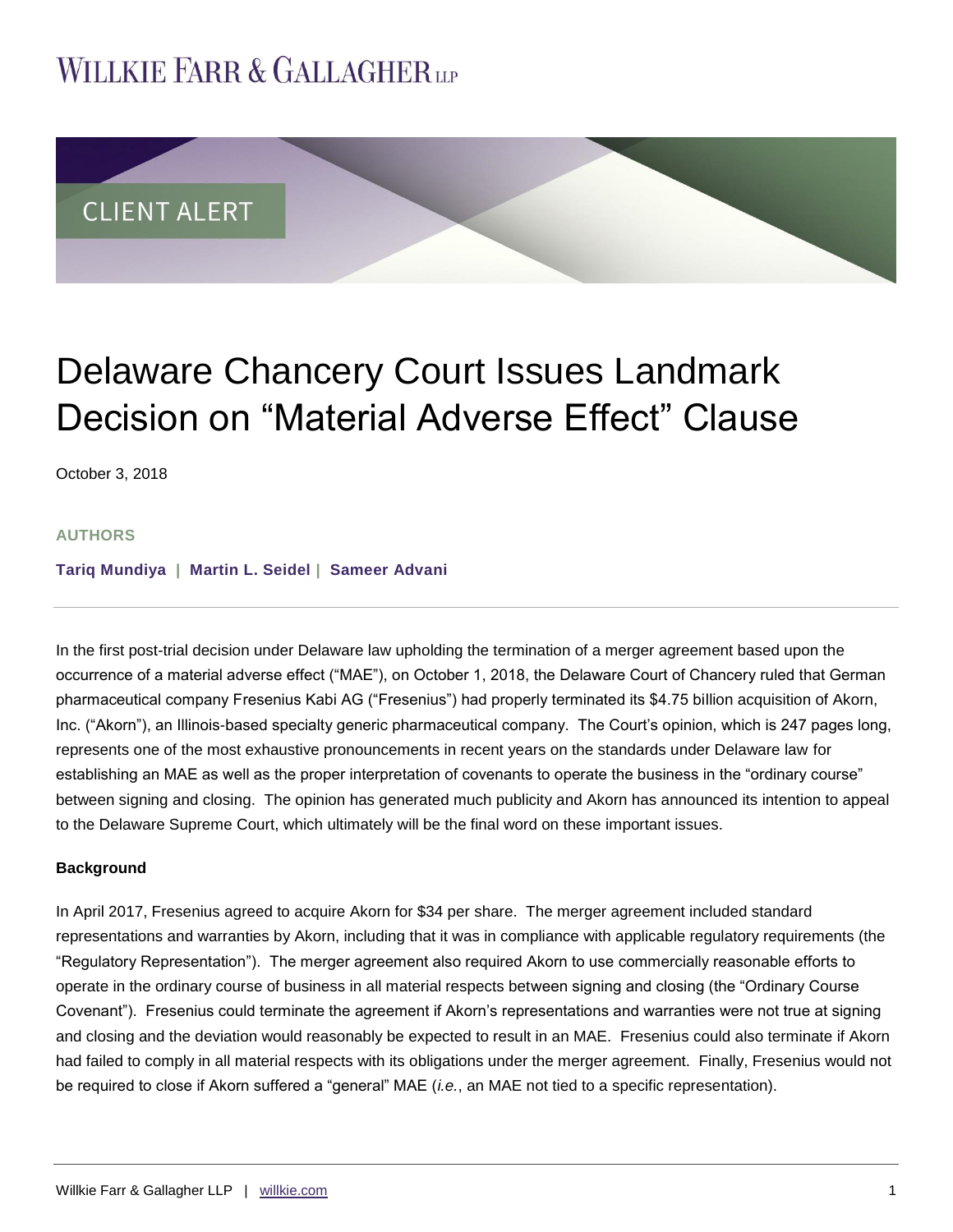According to the Court, after the merger agreement was signed, Akorn's financial performance "fell off a cliff," with the company's revenue and earnings growth declining precipitously. For example, the Court noted that Akorn reported declines in revenue, operating income and earnings per share for fiscal year 2017 of 25 percent, 105 percent and 113 percent, respectively, over the prior year. Similarly, the same metrics for the first quarter of 2018 were reported to be 27 percent, 134 percent and 170 percent less than the same quarter in the prior year. In addition, Akorn's EBITDA for 2017 experienced a year-over-year decline of 86 percent. Akorn attributed the poor performance to various factors, including unexpected new market entrants for its three top products, new competition in another important product and loss of a key contract.

Separately, the Court noted that in late 2017, Fresenius received the first of several whistleblower letters alleging serious problems at Akorn concerning product development and quality control processes. Using its broad information access rights under the merger agreement, Fresenius conducted a comprehensive investigation with the assistance of outside regulatory counsel and consultants. As detailed in the Court's opinion, the Fresenius investigation uncovered "pervasive data integrity and compliance problems" at Akorn, including instances of falsified data submitted to the FDA. According to the Court, Akorn failed adequately to investigate and remediate these issues both before and after signing the merger agreement. The Court was also seriously troubled by evidence showing that, after signing, Akorn materially scaled back its quality control and related IT functions without Fresenius's consent.

Based on its investigation findings and Akorn's dismal post-signing performance, Fresenius terminated the merger on April 22, 2018, citing as grounds Akorn's breach of the Regulatory Representation and the Ordinary Course Covenant and the occurrence of an MAE. Akorn filed suit the next day seeking specific performance of the merger agreement. Fresenius counterclaimed and sought, among other things, a declaration that it was permitted to terminate the transaction based on Akorn's breaches. The Court granted Akorn's request for an expedited trial, which took place from July 9 to 13 and during which the Court heard evidence from 16 fact and expert witnesses.

### **Key Findings**

In ruling for Fresenius, the Court concluded that Fresenius had satisfied its burden in establishing three separate grounds upon which it could avoid closing the deal.

### *Akorn Suffered a General MAE*

While acknowledging the "heavy burden" imposed on a buyer attempting to invoke an MAE clause, the Court found that Fresenius had satisfied the burden by proving that the material decline in Akorn's performance was not a "short-term hiccup," but rather "durationally significant" because it had persisted for a year and "show[ed] no sign of abating." Further, the "sudden and sustained drop" was a significant departure from the consistent growth experienced by Akorn in the years preceding the signing of the merger agreement.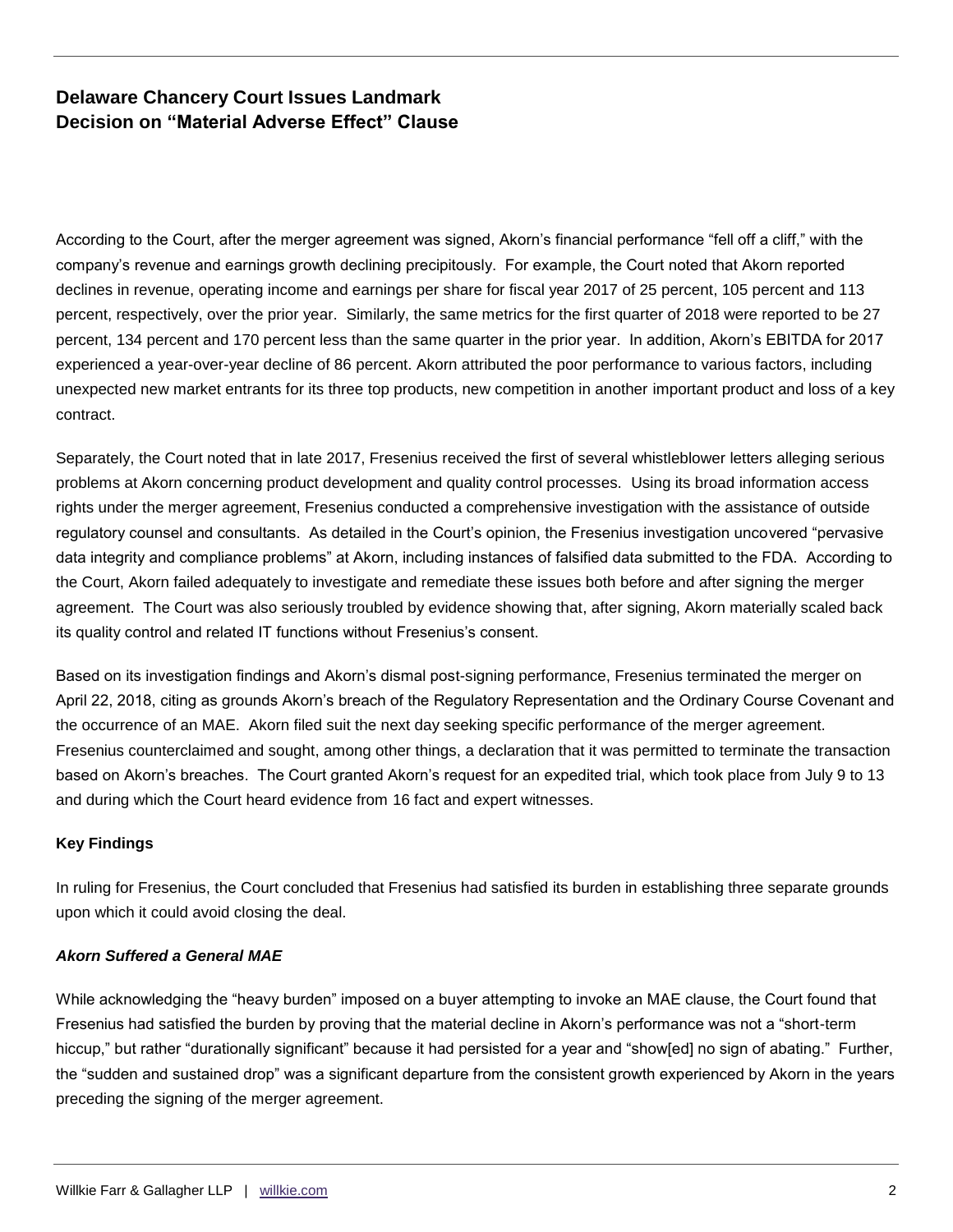The Court rejected Akorn's argument that the decline should be measured against the value of the post-merger combined entity (including synergies), thereby reducing the percentage magnitude of the decline (by increasing the "denominator"). Rather, the Court found that the MAE provision itself made clear that changes in value were assessed relative to the seller as a stand-alone entity and excluded any synergies.

The Court also found that while the events causing Akorn's problems were "unexpected" and "unforeseen," it would be contrary to the language and purpose of the MAE clause to read into the merger agreement, as argued by Akorn, a "tortlike concept of assumption of risk" that would preclude Fresenius from establishing an MAE based on risks it contemplated, or matters that were either disclosed to it during diligence or publicly known.

Finally, the Court held that the cause of the decline was not, as Akorn contended, "industry headwinds" that would be excluded from the contractual MAE definition, but rather "endogenous risks specific to Akorn's business." Even if the decline was the result of industry-wide effects, the evidence showed an impact on Akorn that was disproportionate to that of its peers, thereby bringing these effects back within the MAE definition.

## *Akorn's Breach of the Regulatory Representation Would Reasonably Be Expected to Result in an MAE*

The Court held that evaluating whether an untrue seller representation "would reasonably be expected" to result in an MAE required analysis of both "quantitative and qualitative aspects." According to the Court, the falsity of Akorn's Regulatory Representation was qualitatively material because "Akorn has gone from representing itself as an FDAcompliant company with accurate and reliable submissions from compliant testing practices to a company in persistent, serious violation of FDA requirements with a disastrous culture of noncompliance." Likewise, from a quantitative perspective, the Court found that estimated remediation costs of approximately \$900 million, or 21 percent of Akorn's equity value, would be material "when viewed from the longer-term perspective of a reasonable acquirer." However, the Court cautioned readers not to "fixate on a particular percentage as establishing a bright-line test" and acknowledged that its use of remediation costs (as opposed to other metrics) to evaluate quantitative materiality of the Regulatory Representation breach was based on the parties' submissions.

As with the general MAE claim, the Court again rejected Akorn's argument that Fresenius's "general knowledge about potential regulatory issues" precluded it from relying on the Regulatory Representation. In particular, the Court did not view the addition of an MAE qualifier to the representation as changing its fundamental nature or purpose, which is "an effort by the parties to allocate … risk."

### *Akorn Breached the Ordinary Course Covenant*

The Court viewed the Ordinary Course Covenant as imposing an obligation on Akorn to "take all reasonable steps" to maintain its operations between signing and closing. The Court rejected Akorn's argument that the "in all material respects" qualifier required Fresenius to prove that Akorn's conduct met the stringent standard of "material breach" under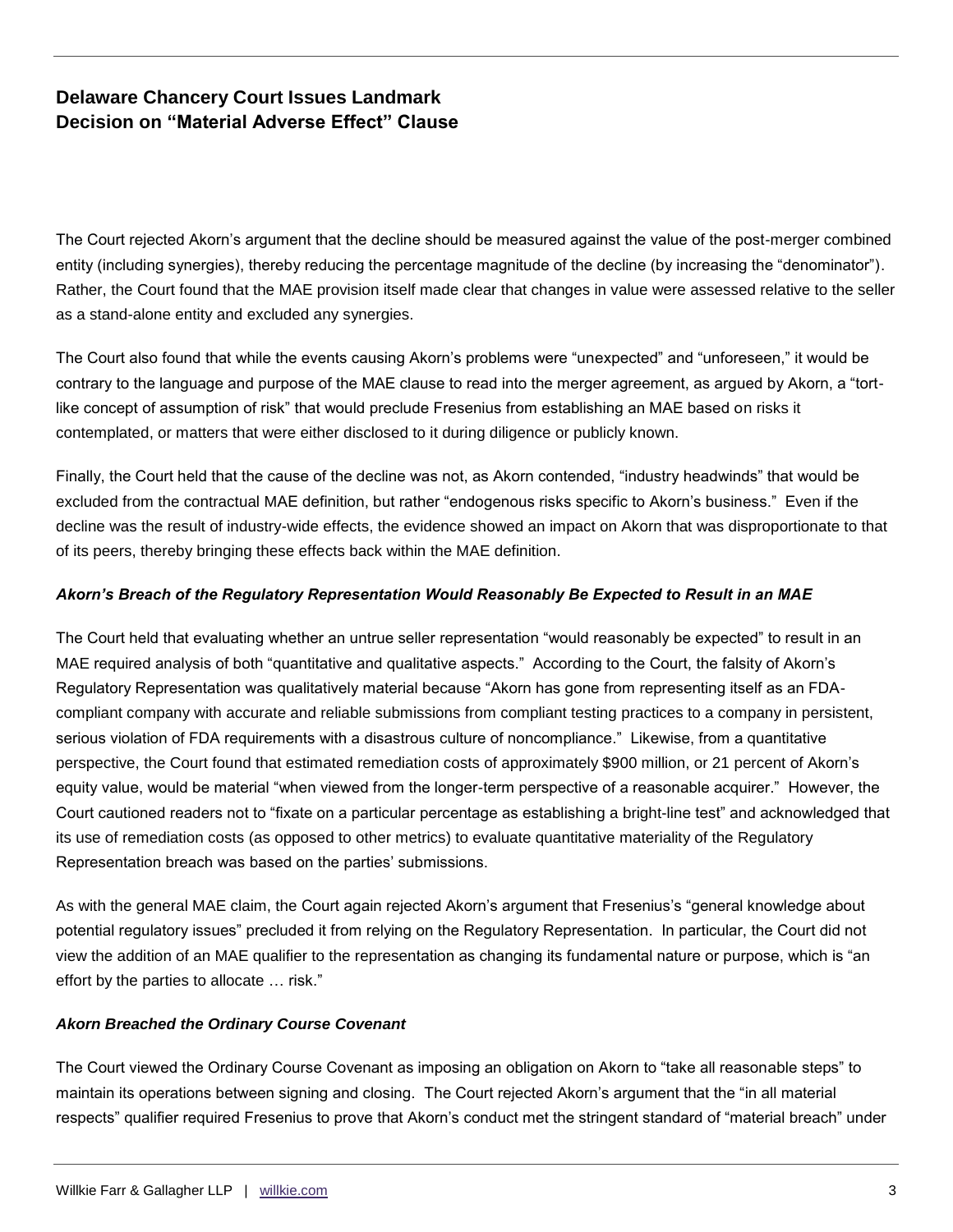Delaware law. Rather, borrowing from the disclosure case law, the Court held that "material" had a less onerous meaning in this context, requiring only that Akorn's breach would have been "viewed by the reasonable investor as having significantly altered the 'total mix' of information."

Applying these standards, the Court found that Akorn breached the Ordinary Course Covenant in multiple ways, including by cancelling or curtailing audits, failing to remediate known issues, halting expenditures on data integrity projects, submitting fabricated data to the FDA, and failing to conduct an independent investigation into the whistleblower allegations.

#### **Conclusion**

Although involving an extreme set of facts, as to both Akorn's pervasive regulatory issues and its dramatic post-signing financial collapse, the *Fresenius* decision nevertheless is an invaluable guide to deal participants and professionals. The decision underscores the importance of well-drafted representations and warranties, interim operating covenants, and MAE provisions, and provides concrete examples of how seemingly minor changes to such provisions can affect the outcome in later litigation between the parties. From the buyer's perspective, understanding these nuances and applying them to drafting what may otherwise be viewed as standard provisions can lay the groundwork for a successful exit from (or leverage to renegotiate) an improvident deal. It remains to be seen how the Delaware Supreme Court addresses these issues.

If you have any questions regarding this client alert, please contact the following attorneys or the attorney with whom you regularly work.

**Tariq Mundiya** 212 728 8565 tmundiya@willkie.com

**Martin L. Seidel** 212 728 8385 mseidel@willkie.com **Sameer Advani** 212 728 8587 sadvani@willkie.com

Copyright © 2018 Willkie Farr & Gallagher LLP.

This alert is provided by Willkie Farr & Gallagher LLP and its affiliates for educational and informational purposes only and is not intended and should not be construed as legal advice. This alert may be considered advertising under applicable state laws.